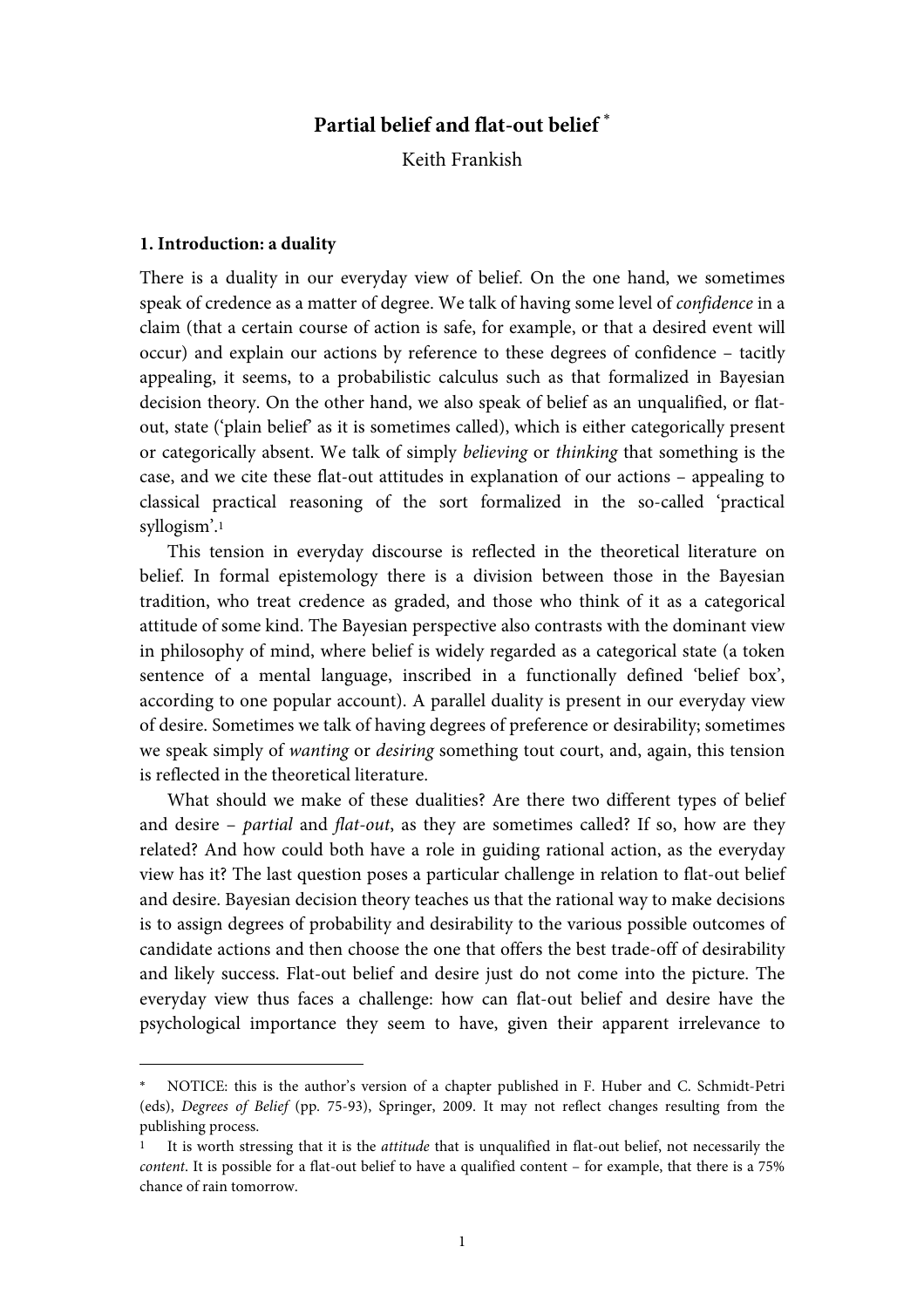rational action? Borrowing a term from Mark Kaplan, I shall refer to this as the Bayesian Challenge (Kaplan 1996).<sup>2</sup>

 The challenge has an especially strong bite if one adopts an interpretivist view of the mind of the sort advocated by, among others, Donald Davidson and Daniel Dennett (Davidson 1975; Dennett 1981). On such a view, adherence to the norms of practical rationality is a precondition for the possession of mental states: we credit an agent with just those degrees of belief and desire that best rationalize their intentional actions, and we regard an item of behaviour as an intentional action just in case we can interpret it as the rational expression of a coherent set of subjective probabilities and desirabilities. Given a Bayesian view of practical rationality, it follows that habitual violation of Bayesian norms is conceptually impossible; the behaviour in question simply would not qualify as intentional. From this perspective, then, flat-out belief and desire are irrelevant to intentional action tout court. Indeed, it is hard to see what sense we could make of a person's acting upon a flat-out belief or desire. For any action they performed would, as a matter of conceptual necessity, already have a complete intentional explanation in terms of their partial beliefs and desires. How, then, could flat-out states get into the picture?

 In this chapter I shall offer an explanation of the duality in our everyday view of belief and desire. I shall begin by arguing that some widespread views of the relation between partial and flat-out belief are inadequate, then go on to outline a better account, which not only does justice to our intuitions about these states and their cognitive role, but also repulses the Bayesian challenge. I shall focus primarily on belief but shall occasionally mention desire, too, and shall treat it as a condition for a successful account of belief that it should extend in a natural way to desire. Note that my primary aim will be descriptive: I shall aim to articulate notions of partial and flatout belief that reflect our everyday intuitions about these states. The discussion will nonetheless have a bearing on issues in formal epistemology, and I shall say something about this at the end of the chapter.

### **2. Partial belief as a derivative of flat-out belief**

-

Although the duality in everyday belief talk is widely recognized, few writers claim that it points to the existence of two distinct kinds of psychological state. It is more common to suppose that it highlights two aspects of a single one. The general assumption is that one form of belief is the core state and the other a derivative, which can be defined in terms of the core one. There are two strategies here, depending on whether flat-out belief or partial belief is taken to be the core state. I shall consider the first strategy in this section and the second in the next.

 Suppose that belief is fundamentally a flat-out state, which is either categorically present or categorically absent. What then might we mean when we talk of having

<sup>&</sup>lt;sup>2</sup> Note, however, that I interpret the challenge in a broader sense than Kaplan. Kaplan is concerned with the question of how flat-out belief can have a role in theoretical inquiry; I am interested in how it can figure in practical reasoning as well.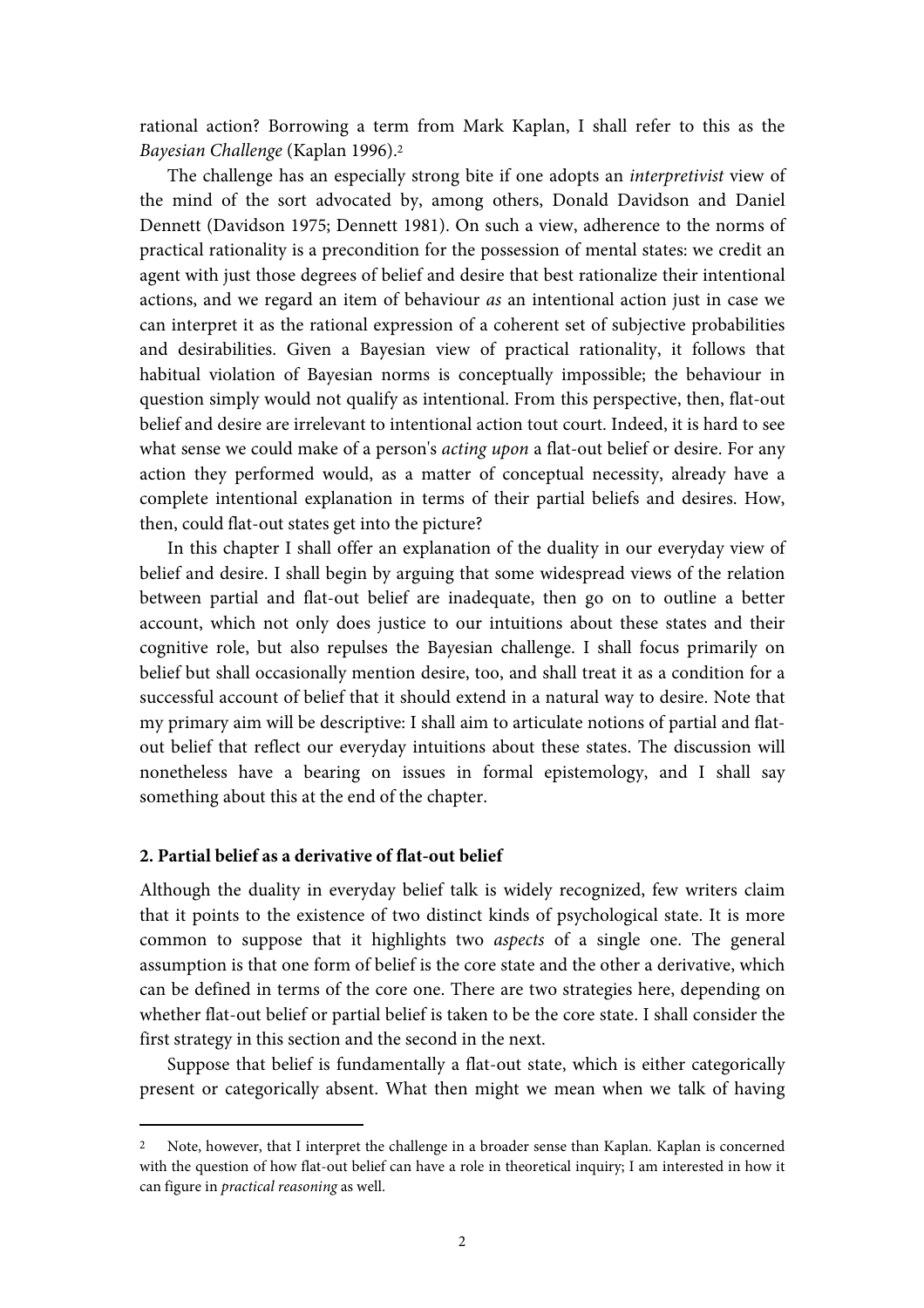degrees of belief? One option is to maintain that we are referring to flat-out beliefs in explicit probability claims. So, for example, when we say that someone is 50% confident that a coin toss will come up heads, what we mean is that they believe flatout that the probability of its coming up heads is 0.5. Similarly, it might be suggested, degrees of preference can be identified with flat-out beliefs in the desirability of various situations.

 Now it is true that we do sometimes form flat-out beliefs about probabilities and desirabilities, but it is implausible to identify our degrees of confidence and preference with such beliefs. For we attribute degrees of confidence and preference to individuals who lack the conceptual sophistication required to form beliefs of this kind. We speak of children and animals having more or less confidence in something and preferring one thing to another, even though they do not possess the concepts of probability and desirability. Indeed, even if a person is capable of forming beliefs about probabilities and desirabilities, we do not suppose that they have actually formed appropriate beliefs of this kind every time their behaviour manifests some degree of confidence or preference – certainly not that they have done so consciously, and I do not think we are committed to the view that they have done so non-consciously either.

 The problem comes into sharper focus when we consider how the relevant flat-out beliefs are to be construed. They cannot be beliefs about one's own degrees of confidence, on pain of regress. If the aim is to analyse talk of partial belief in other terms, then we must not make reference to partial beliefs in the analysis. Nor will it do to think of the beliefs in question as concerning so-called 'objective probabilities', understood as facts about the frequencies of certain types of event or about the propensities of objects. For we can have degrees of confidence in single events, which do not have objective probabilities in this sense. (Again, this is not to say that people do not form beliefs about objective probabilities, just that we cannot analyse degrees of confidence in terms of them.) This does not exhaust the options, of course. It might be suggested that we could identify partial beliefs with beliefs about the degree to which hypotheses are confirmed by the evidence (so-called 'logical probabilities') or with beliefs about one's own behavioural dispositions (say, how willing one would be to bet on various propositions). However, these suggestions succumb even more clearly to the earlier objection: one can have preferences and degrees of confidence without knowing anything about confirmation relations or betting odds. A similar objection will hold, I suspect, for any other proposal along these lines.

 On the view just considered, talk of partial belief serves to characterize an aspect of the content of our flat-out beliefs. Another option, advocated by Gilbert Harman, among others, is to see it as characterizing an aspect of the attitude. When we talk of our degrees of belief, Harman claims, we are referring to how strongly held our flat-out beliefs are, where this is a matter of how hard it would be for us to give them up (Harman 1986, ch.3). So, one either believes a proposition or does not believe it, but if one does, then one does so with a certain degree of strength or attachment. (Harman stresses that this need not involve making an explicit assessment of how important the belief is to us; our degree of attachment to it may be implicit in the way we reason –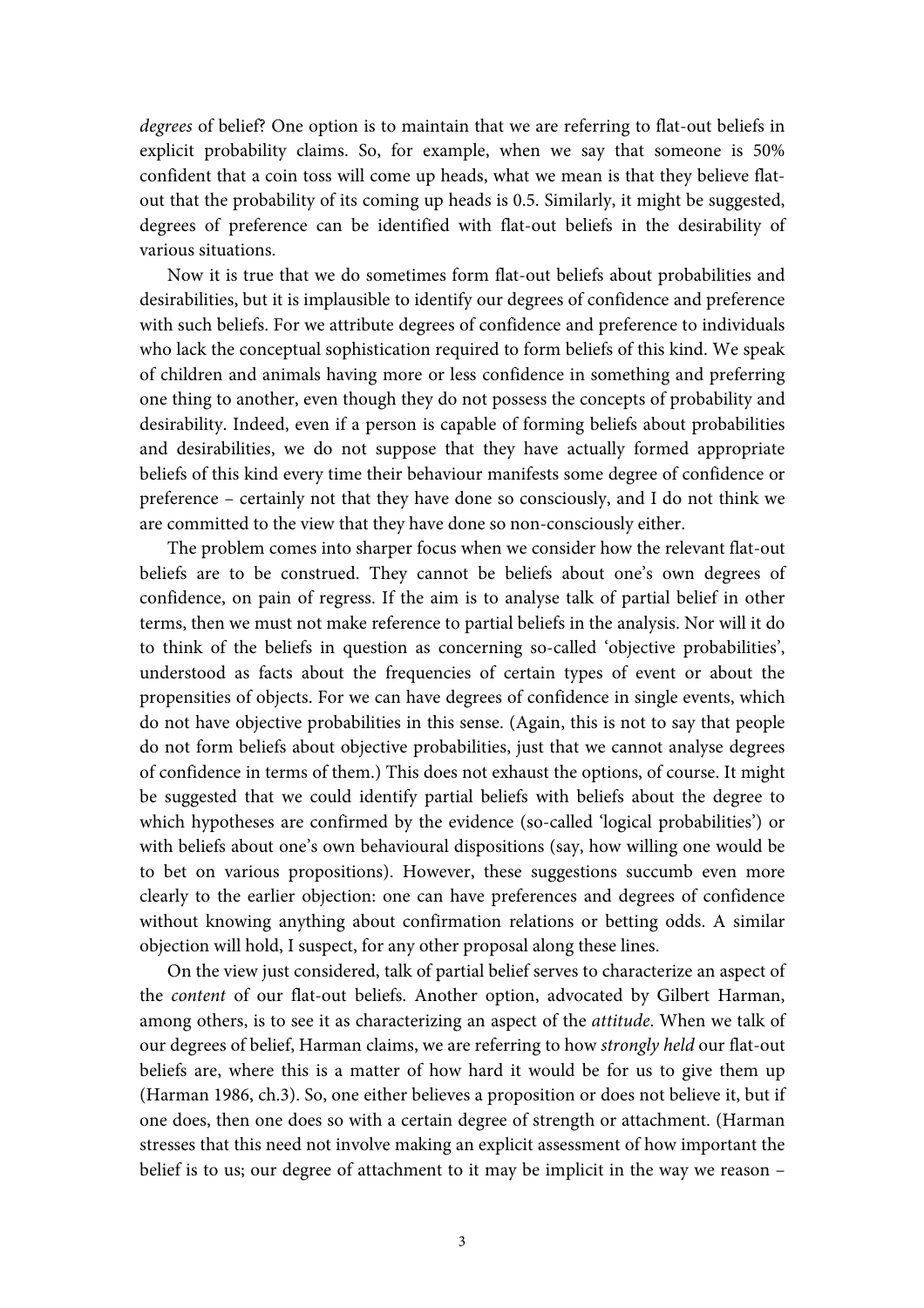the more attached to it we are, the more powerful the reasons needed to get us to abandon it.) I suspect that this view is held, at least tacitly, by many philosophers of mind, and it can be easily extended to desire. When we talk of our degrees of preference we can be understood as referring to the strength of our flat-out desires, where this is a matter of their tenacity or their power to override competing desires.

 This view is also unsatisfactory, however. The main problem is that it means that one would have to believe a proposition flat-out in order to have a degree of belief in it. And this is surely wrong. I have some degree of confidence (less than 50%) in the proposition that it will rain tomorrow, but I do not believe flat-out that it will rain – not, at least, by the everyday standards for flat-out belief. (If anything, I believe the opposite.) Indeed, according to Bayesian principles, a rational agent will entertain some degree of confidence in every proposition of whose falsity they are not certain, including pairs that are contradictory. Yet it would be absurd to say that a rational agent will have a flat-out belief in every proposition to which they ascribe non-zero probability. Similar considerations apply to desire. I can prefer to be maimed rather than killed without desiring flat-out to be maimed. (This is not to say, of course, that we do not have degrees of attachment to our flat-out beliefs and desires, just that our degrees of confidence cannot be identified with them.)

 Finally, note that both proposals considered still face the Bayesian challenge. On the former view, partial beliefs form only a subset of our flat-out beliefs, and it is hard to see how it could be rational to act on the remaining ones. And on the second proposal it is unclear how reasoning involving flat-out beliefs and desires could be sensitive to our degrees of attachment to those states in the way required by Bayesian decision theory.

 It is implausible, then, to regard partial belief as a derivative of flat-out belief, and in what follows I shall treat it as a psychological primitive. This is not the same as an ontological primitive, of course; there will be some story to be told about how partial beliefs are physically realized. But I shall assume that this story will not appeal to psychological notions.

### **3. Flat-out belief as a derivative of partial belief**

Turn now to the opposite view – that partial belief is the core state and flat-out belief the derivative. The obvious strategy here is to identify flat-out belief with some level of confidence, either the maximum (1 on the scale of 0-1 on which degrees of confidence are standardly measured) or a level exceeding some threshold short of the maximum. This view is assumed either explicitly or tacitly by many epistemologists and philosophers of science working within the Bayesian tradition, and it has the advantage of dispelling the Bayesian challenge. If talk of a person's flat-out beliefs is simply an alternative way of characterizing their degrees of confidence, then Bayesian theory poses no threat to it. The view faces serious difficulties, however.

 Consider first the suggestion that flat-out belief is maximum confidence – a view reflected in the frequent use of the term 'full belief' for flat-out belief. The problem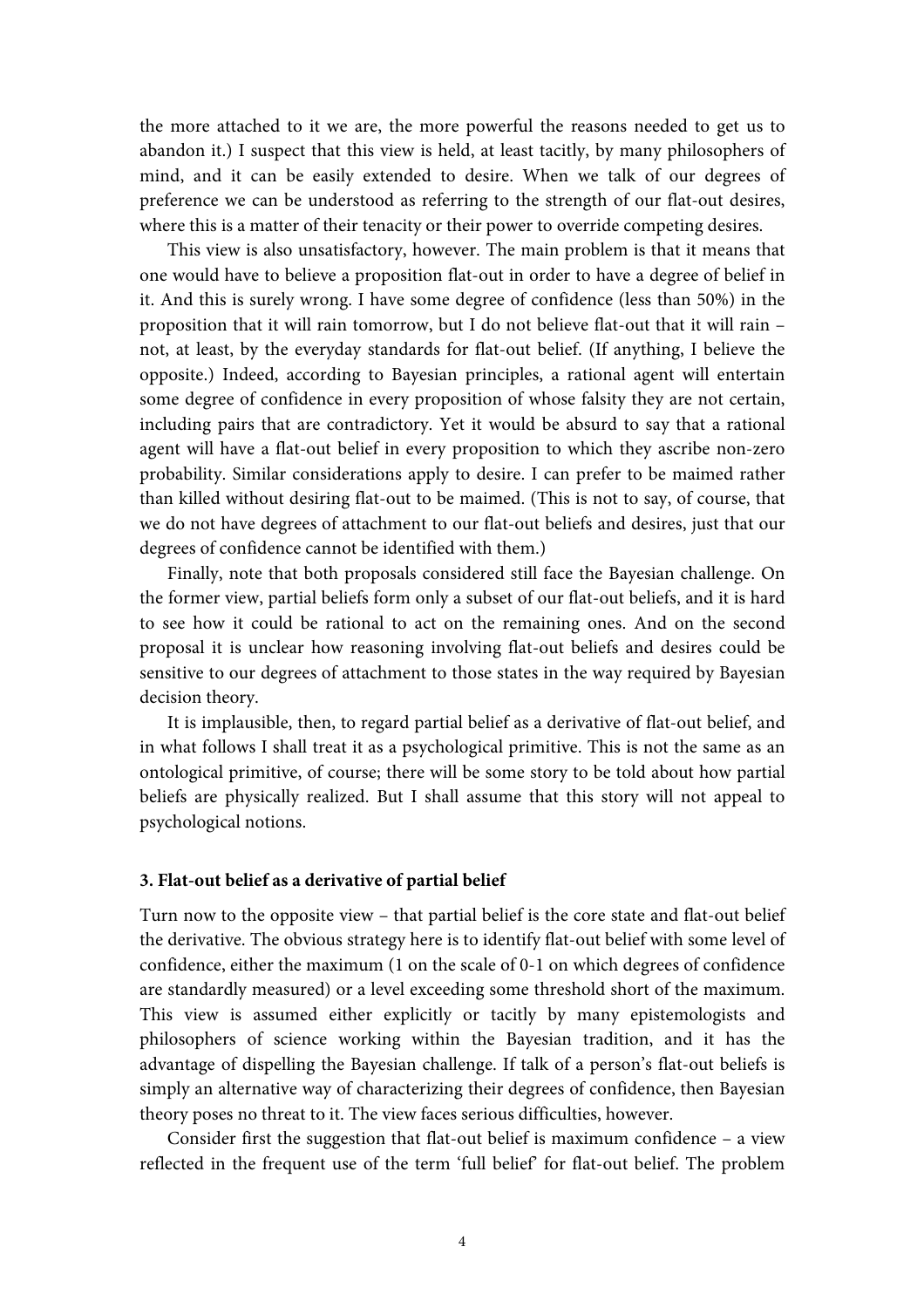here is that one can believe something, in the everyday sense, without being certain of it. I believe that my grandmother was born on the  $3<sup>rd</sup>$  of August, but I am not absolutely certain of it. I may have misremembered or been misinformed. Nor is this lack of certainty necessarily a bad thing; a fallibilist attitude to one's own beliefs has much to recommend it. Another difficulty for the full-belief view arises in connection with practical reasoning. On Bayesian principles, to assign a probability of 1 to a proposition is to cease to contemplate the possibility that it is false and, consequently, to ignore the undesirability of any outcome contingent upon its falsity.3 One consequence of this is that if one is certain of something, then one should be prepared, on pain of irrationality, to bet everything one has on its truth for no return at all. For one will simply discount the possibility of losing the bet. (This is the problem of the 'all-for-nothing bet'; see Kaplan 1996; Maher 1986, 1993.) Yet we can believe something, in the everyday sense, without being prepared to stake everything, or even very much, on its truth. (I would bet something, but not a great deal, on the truth of my belief about my grandmother's birth date.) So flat-out belief is not the same thing as maximum probability. A third problem for the full-belief view is that it does not extend to desire. One can desire something, in the everyday sense, without assigning it maximum desirability. I want a new car, but I do not regard a new car as the most desirable thing in the world.

 Suppose, then, that flat-out belief corresponds to a high level of confidence, albeit one that falls short of the maximum. For example, we might say that a person has a flat-out belief in a proposition if their confidence in it is greater than their confidence in its negation – that is, if it exceeds 0.5. Richard Foley dubs this the Lockean thesis (Foley 1993, ch.4).4 Flat-out desire might similarly be identified with a certain level of desirability.

 Although popular, this view also faces serious difficulties. First, the norms of flatout belief are different from those of high confidence. Flat-out belief, as we commonly conceive of it, is subject to a conjunctive constraint: we accept that we ought to believe the conjunction of any propositions we believe (provided, at least, that we recognize it as such; it is plausible to think that rational norms are tailored to our needs and capacities as finite agents). This principle – conjunctive closure – underlies some

<sup>3</sup> In assessing a course of action, the Bayesian calculates the desirabilities of the various possible outcomes it might have, weighting each by the probability of its occurring. Now suppose that a particular action, A, would have a very bad outcome if condition C obtained. That is to say, suppose that the desirability of performing A in C – symbolized as  $des(A(C))$  – is strongly negative. (Attractive outcomes have positive desirabilities, unattractive ones negative desirabilities, and neutral ones a desirability of zero.) Normally, this would count against performing A, even if one were fairly confident that C did not obtain. But now suppose one is *certain* that C does not obtain – i.e. one assigns  $prob(C)$  a value of 0. Then the weighted desirability of performing A when C obtains –  $prob(C) \times des(A(C))$  – will also be zero, no matter how low  $des(A(C))$  is. That is, one should be indifferent between performing A and maintaining the status quo and should be willing to perform it for no return at all. The possibility of the bad outcome will be completely ignored.

<sup>&</sup>lt;sup>4</sup> For Locke's endorsement of the view, see his *Essay Concerning Human Understanding*, Book IV, chs 15 and 16. Modern adherents of the Lockean thesis include Chisholm (1957) and Sellars (1964). See also Foley's paper in the present volume.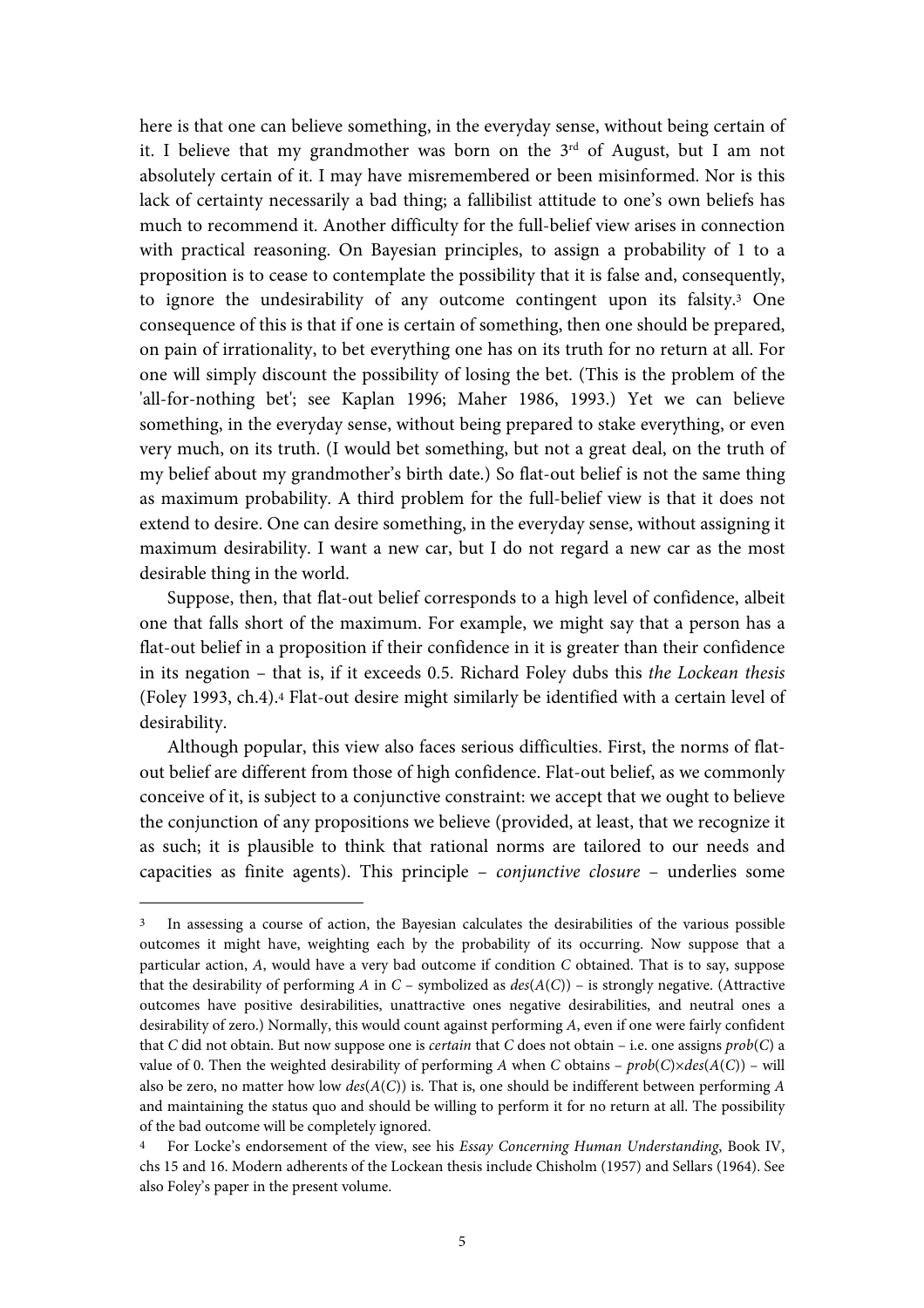important deliberative practices. Reasoning often involves conjoining propositions – putting together things one believes and then deriving a conclusion from them. A person who rejected the principle would not regard such inferences as compelling. Nor, by the same token, would they be troubled by the discovery that their beliefs conjointly entail a contradiction (Kaplan 1981, p.133). Yet if flat-out belief is high confidence then it will not be subject to conjunctive closure. For on Bayesian principles it will frequently be rational to assign a lower probability to a conjunction than to any of its conjuncts individually. And given the right numbers, this might make the difference between meeting and failing to meet a threshold for belief, even when the number of conjuncts is small.

 A second problem for the Lockean thesis concerns the influence of belief on action. The common-sense conception of flat-out belief is that of a state which makes a qualitative difference to one's behavioural dispositions. Of course, just how the addition of any particular flat-out belief changes one's dispositions will depend on what other mental states one has – what other beliefs, what desires and intentions, and so on. But whatever the background, the addition of a new flat-out belief ought to make some qualitative difference. (This is true even if we restrict our attention to the context of theoretical inquiry. If a scientist forms the flat-out belief that a certain theory is true, then we should expect this to make a qualitative difference to what they are disposed to say and do in their professional capacity.) But if the Lockean thesis is true, the acquisition of a new flat-out belief may not involve any significant change at all. The move from a degree of confidence that just falls short of a threshold to one that just exceeds it may or may not make a qualitative difference to how one is disposed to act. It will all depend on one's background probabilities and desirabilities. Given one background, a threshold-crossing change in one's confidence assignment to a particular proposition may make a great difference; given another, it may make none. At any rate, it will not, as a rule, make a greater difference than a change of similar extent anywhere else along the confidence scale. Similar considerations apply to desire.

 We can make the same point in a slightly different way. The folk notion of flat-out belief is that of an *explanatorily salient* psychological state. That is to say, the folk view is that our flat-out beliefs can be cited in explanation of our actions – or of some of them, at least. But this will be the case only if there are robust, counterfactualsupporting generalizations linking flat-out belief with action. And if the Lockean thesis is correct, there will be no such generalizations, since, as we have just seen, the acquisition of a new flat-out belief will often make no significant difference to how one is disposed to act. And, given this, it is hard to see why the state should hold any theoretical interest for us.5 It is worth stressing that the objection here is not that flatout beliefs will be causally idle – they will, after all, possess just as much causal power as the states of confidence in which they consist. Rather, it is that they will not possess their causal powers in virtue of being states of flat-out belief; there will be no

<sup>5</sup> Stalnaker makes a similar point (1984, p.91).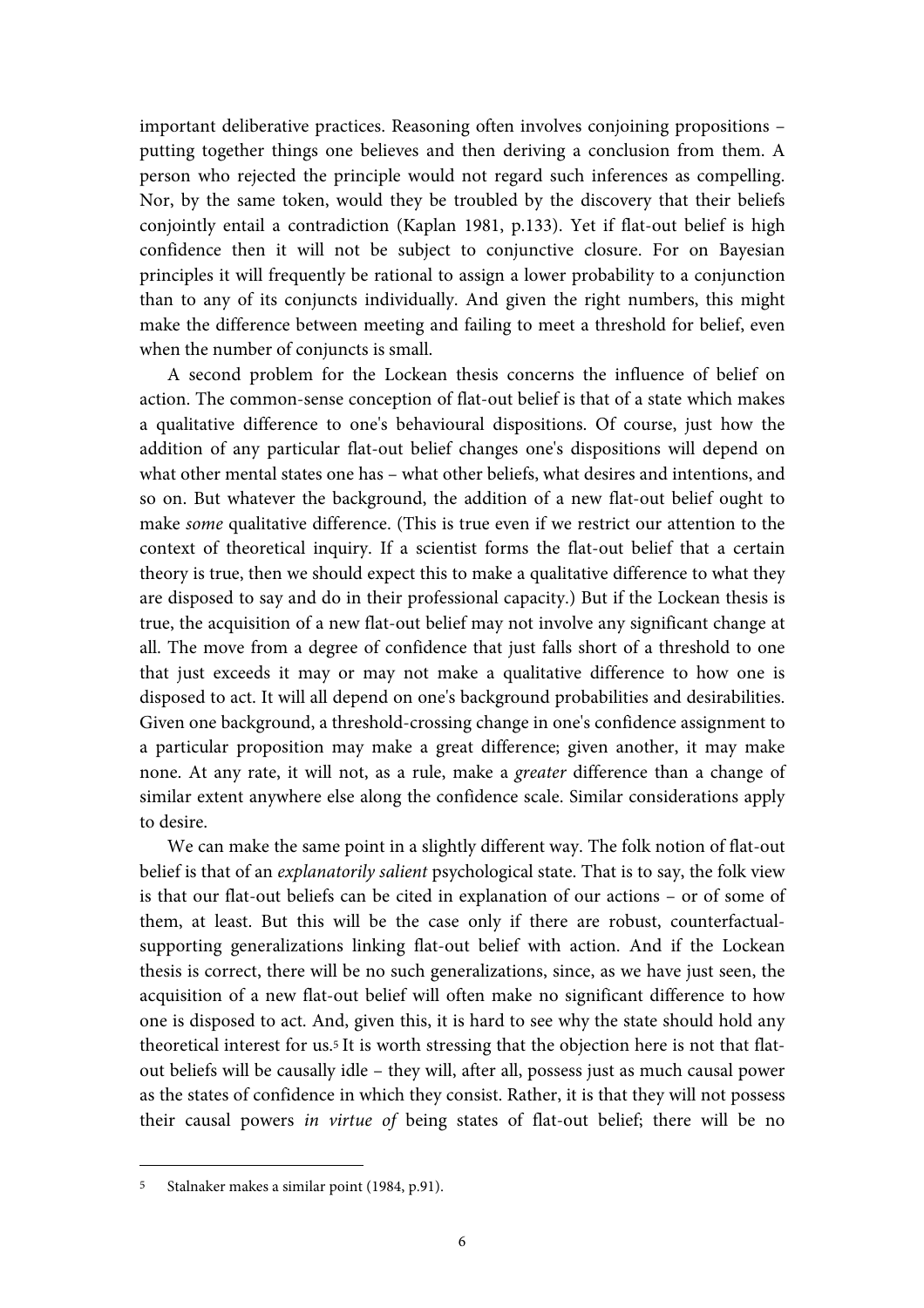psychological laws defined over flat-out beliefs. The Lockean thesis thus avoids the Bayesian challenge only at the cost of making flat-out belief qua flat-out belief explanatorily idle. I conclude, then, that the Lockean thesis does not capture the everyday conception of flat-out belief. Again, the same goes for desire.

#### **4. Flat-out belief as an intentional disposition**

If we reject the full-belief view and the Lockean thesis, what options are left? Must we conclude that flat-out belief is also a psychological primitive? That would be an unwelcome conclusion. It would leave us with a mystery as to the relation between the two forms of belief and with seemingly no hope of fending off the Bayesian challenge. Indeed, if that were the only option, one might be inclined to doubt whether there really was such a thing as flat-out belief at all. There is another option, however. This agrees with the views just considered in treating partial belief as fundamental but postulates a more complex relation between it and flat-out belief. The idea is to think of flat-out beliefs as behavioural dispositions arising from the agent's partial beliefs and desires – intentional dispositions, we might call them. Thus, to say that a person has a flat-out belief with content  $p$  is to say that they have partial beliefs and desires such that they are disposed to act in a certain way – a way characterized by reference to the proposition  $p$  (examples will make this clear shortly). I shall refer to this generic position as the behavioural view of flat-out belief.

 On this view, acquiring a new flat-out belief will make a qualitative difference to one's behavioural dispositions; indeed, it simply is acquiring a certain sort of behavioural disposition. And flat-out belief will accordingly have some explanatory salience; there will be counterfactual-supporting generalizations linking flat-out belief with actions that manifest the disposition. Yet because it treats partial belief as fundamental, the behavioural view also has the resources to answer the Bayesian challenge. The important point is that, on this view, flat-out beliefs are not something over and above partial beliefs and desires. An intentional disposition (say, to save money) exists in virtue of a set of underlying partial beliefs and desires which are, given a normal cognitive background, sufficient for it. In a widely used phrase, the disposition is realized in the partial states. Thus, on the behavioural view, flat-out beliefs are realized in partial beliefs and desires, and they will have an influence on action precisely equal to that of the realizing states. As we shall see, this offers a powerful response to the Bayesian challenge.

 Given this general approach, what sort of intentional disposition might flat-out belief consist in? One option would be to identify it with a disposition to act as if the proposition believed were true – that is, to prefer options that would be more attractive if it were true over ones that would be more attractive if it were false. Following Kaplan, I shall refer to this as the *act view*.<sup>6</sup> This view is unattractive, however, as Kaplan points out (Kaplan 1996, pp.104-6). For unless they are certain

<sup>6</sup> Kaplan ascribes versions of the act view to Braithwaite (1932-3), Churchman (1956), Rudner (1953), and Teller (1980).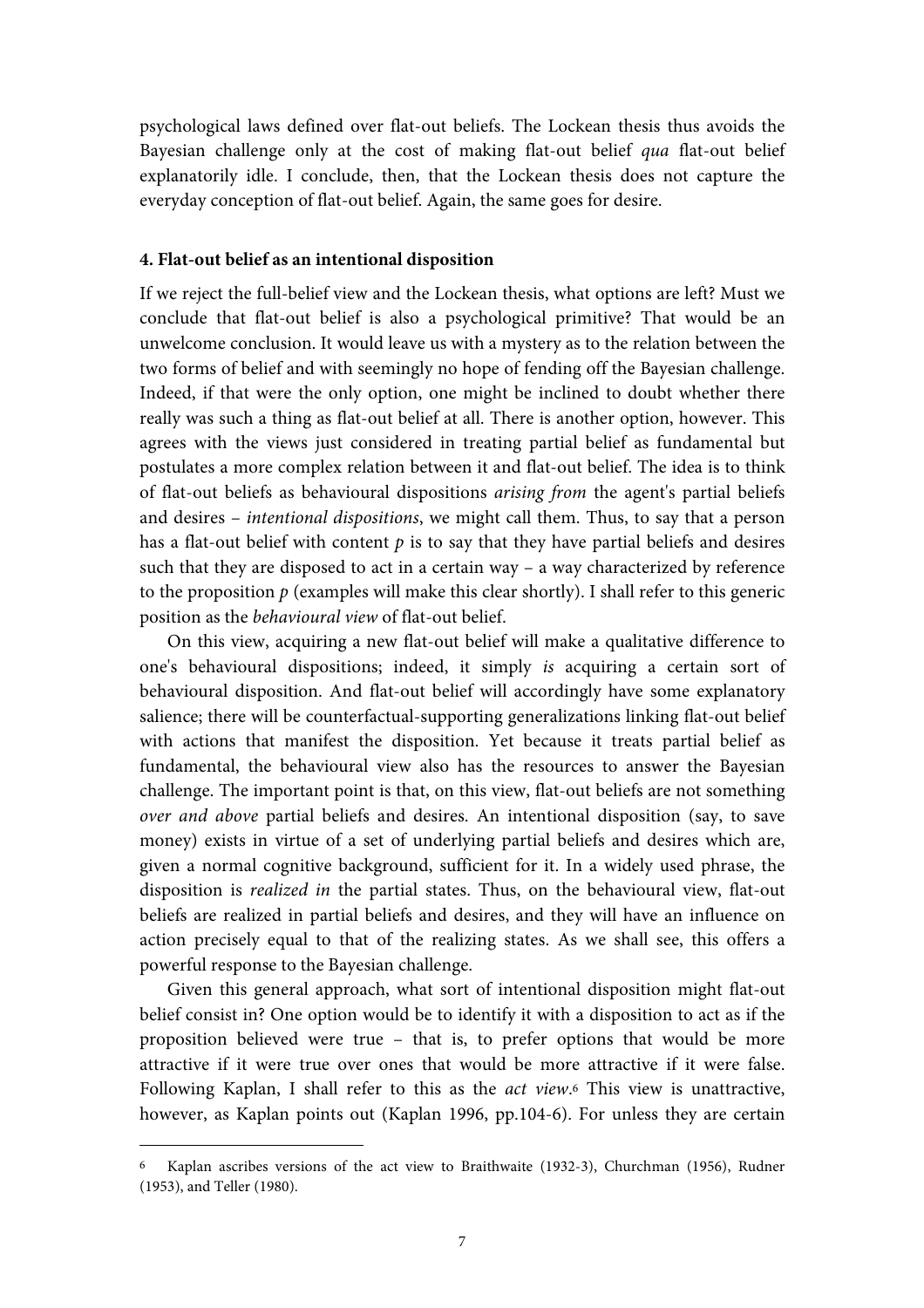that  $p$  is true, rational agents will be disposed to act as if  $p$  is true in some circumstances and disposed to act as if it is false in others – it will all depend on the options available. For example, consider two scenarios. In (1) you are offered a choice between the status quo and betting  $\pm 1$  on p for a return of  $\pm 10$ ; in (2) you are offered a choice between the status quo and betting  $\text{\pounds}10$  on p for a return of  $\text{\pounds}1$ . And suppose that your confidence in  $p$  is about 0.5. Then, if rational, you will be disposed to take the bet in scenario (1), thereby acting as if  $p$  is true, but disposed to reject the bet in scenario (2), thereby acting as if  $Not-p$  is true. It follows that a defender of the act view must either insist that flat-out belief requires certainty or accept that flat-out belief can vary with context, and neither option is attractive. As we saw earlier, it is implausible to claim that flat-out belief requires certainty. And flat-out belief, as commonly understood, is unqualified as to context, as well as to attitude. If we believe a proposition, under a certain mode of presentation, then we believe it under that mode of presentation in all contexts, not just when certain options are presented to us.

 A more plausible option is to think of flat-out belief as a specific intentional disposition, linked to a limited range of activities. One suggestion is that it consists in a linguistic disposition – a disposition sincerely to assert the proposition believed. This view has its roots in an influential 1971 paper by Ronald de Sousa (de Sousa 1971). De Sousa suggests that we harbour an 'epistemic lust' – a hankering for objects of unqualified epistemic virtue – which prompts us to make all-out epistemic commitments to propositions ('bets on truth'). And flat-out beliefs, de Sousa proposes, are simply dispositions to make or manifest such commitments. More recently, Mark Kaplan has developed a detailed version of this proposal, which he calls the assertion view of belief (Kaplan 1996; see also Maher 1993). According to Kaplan:

You count as believing [i.e. believing flat-out]  $P$  just if, were your sole aim to assert the truth (as it pertains to  $P$ ), and your only options were to assert that P, assert that ~P or make neither assertion, you would prefer to assert that P. (Kaplan 1996, p.109)

On this view, Kaplan points out, there is no simple relationship between flat-out belief and confidence. 'The truth' can be thought of as a comprehensive error-free account of the world, and in deciding what to assert when one's aim is to assert the truth one must strike a balance between the aims of attaining comprehensiveness and of avoiding error. The assertability of a proposition will thus be a function, not only of one's confidence in its truth, but also of one's estimate of its informativeness, together with the relative strengths of one's desires to shun error and to attain comprehensiveness.

 This view avoids the pitfalls of the act view. Understood in this way, flat-out belief does not require certainty and is not context-dependent. There is only one context that is criterial for belief possession – that of disinterested inquiry, where one's sole aim is to assert the truth – and provided one has a constant disposition to assert that  $p$ in this context, one counts as believing  $p$  flat-out, even if one does not always act as if p were true. Another attraction of the assertion view is that it does not conflict with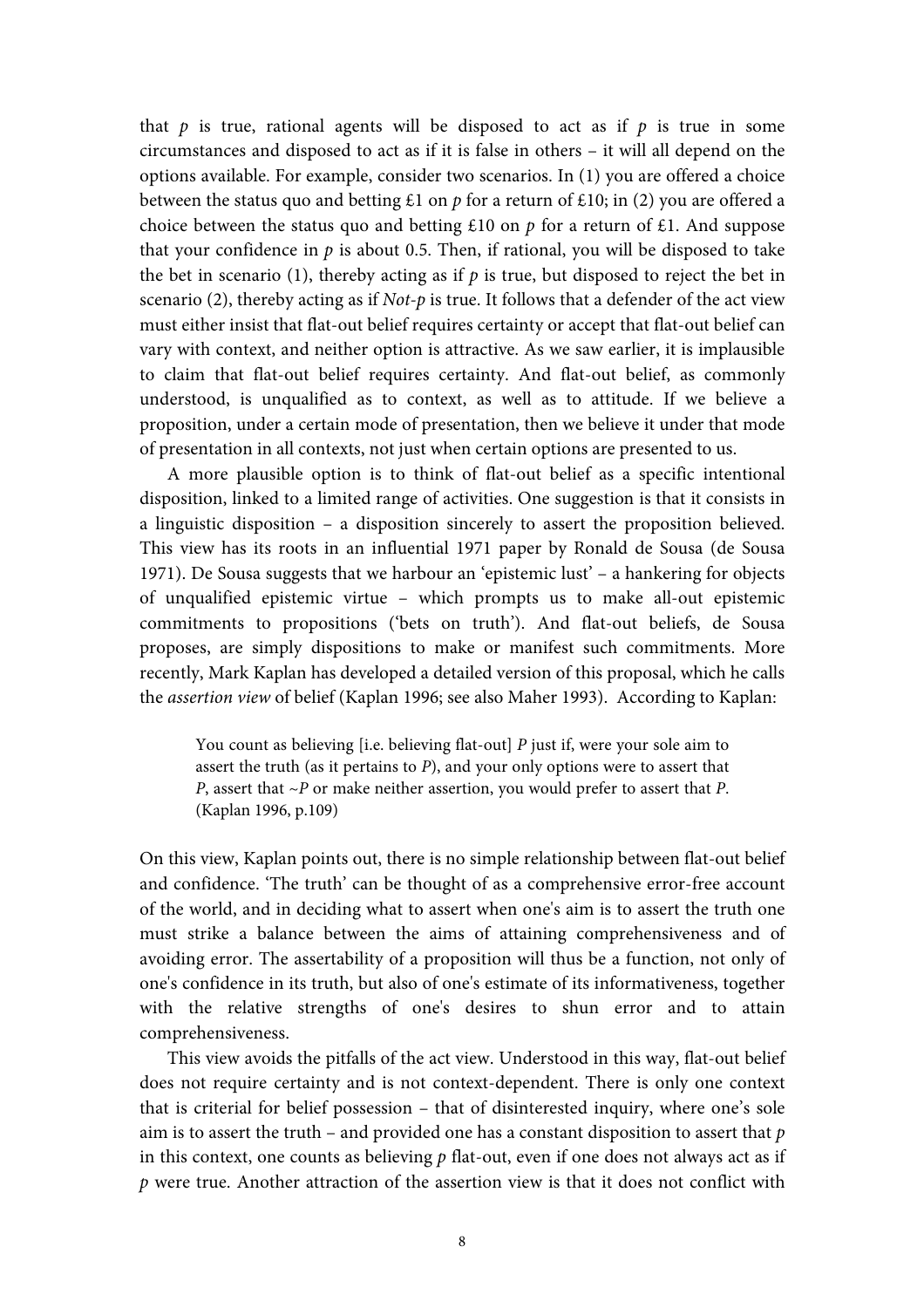our common-sense commitment to the conjunctive constraint, as the Lockean thesis does. The conflict arose because confidence is not preserved over conjunction. But once we abandon the view that flat-out belief is a level of confidence, this no longer presents a problem. We can insist that we should be prepared to conjoin any pair of claims we believe, even if this means believing propositions to which we assign a relatively low probability – the increased risk of error in such cases being offset by the gain in comprehensiveness.

 This view of flat-out belief is, then, closer to the everyday one than the others we have considered. Nevertheless it is not the everyday one. For although it accords flatout belief some psychological salience, it does not accord it the sort of salience we commonly take that state to have. We think of flat-out belief as a state that enters into practical reasoning and has an open-ended role in the guidance of action. (This is true even if we restrict our attention to beliefs formed in the context of theoretical inquiry; a scientist's theoretical beliefs will have an open-ended influence on the conduct of their research.) Yet, as Kaplan himself emphasizes, on the assertion view flat-out belief is linked to only one action – assertion.7 A related difference is that, on the folk view, the influence of belief on action is desire-mediated – beliefs influence action only in combination with desires. On the assertion view, however, flat-out beliefs dispose us to act directly, without the involvement of desires. Indeed, the assertion view offers no account of what flat-out desires might be. I see no reason for denying that we can form linguistic dispositions of the sort Kaplan describes. We do sometimes give verbal endorsement to a proposition without taking it to heart and acting upon it. And we might, at a pinch, describe such a disposition as a form of belief. But it is an etiolated kind, not the everyday action-guiding variety.

# **5. Flat-out belief as a premising policy**

I want to turn now to another way of developing the behavioural view of flat-out belief, which offers a more robust account of the cognitive role of the state. In recent years a number of writers have drawn a distinction between belief and acceptance. This has links with the distinction between partial and flat-out belief (the latter, too, is often referred to as 'acceptance'), but there are significant differences; indeed, writers on acceptance typically insist that it is not a form of belief at all, strictly speaking. There are a number of independent versions of the belief/acceptance distinction, each addressing different concerns and fostering different conceptions of the two states (for a survey, see Engel 2000). I want to focus on a version developed by Jonathan Cohen

 $\overline{a}$ 

<sup>7</sup> Kaplan writes:

It is, I think, a mistake to suppose that we need recourse to talk about belief [i.e. flat-out belief] in order adequately to describe the doxastic input into rational decision making. … That task has been taken over, without residue, by our talk of confidence rankings. (Kaplan 1996, p.107)

See also Maher 1993, pp.149-52.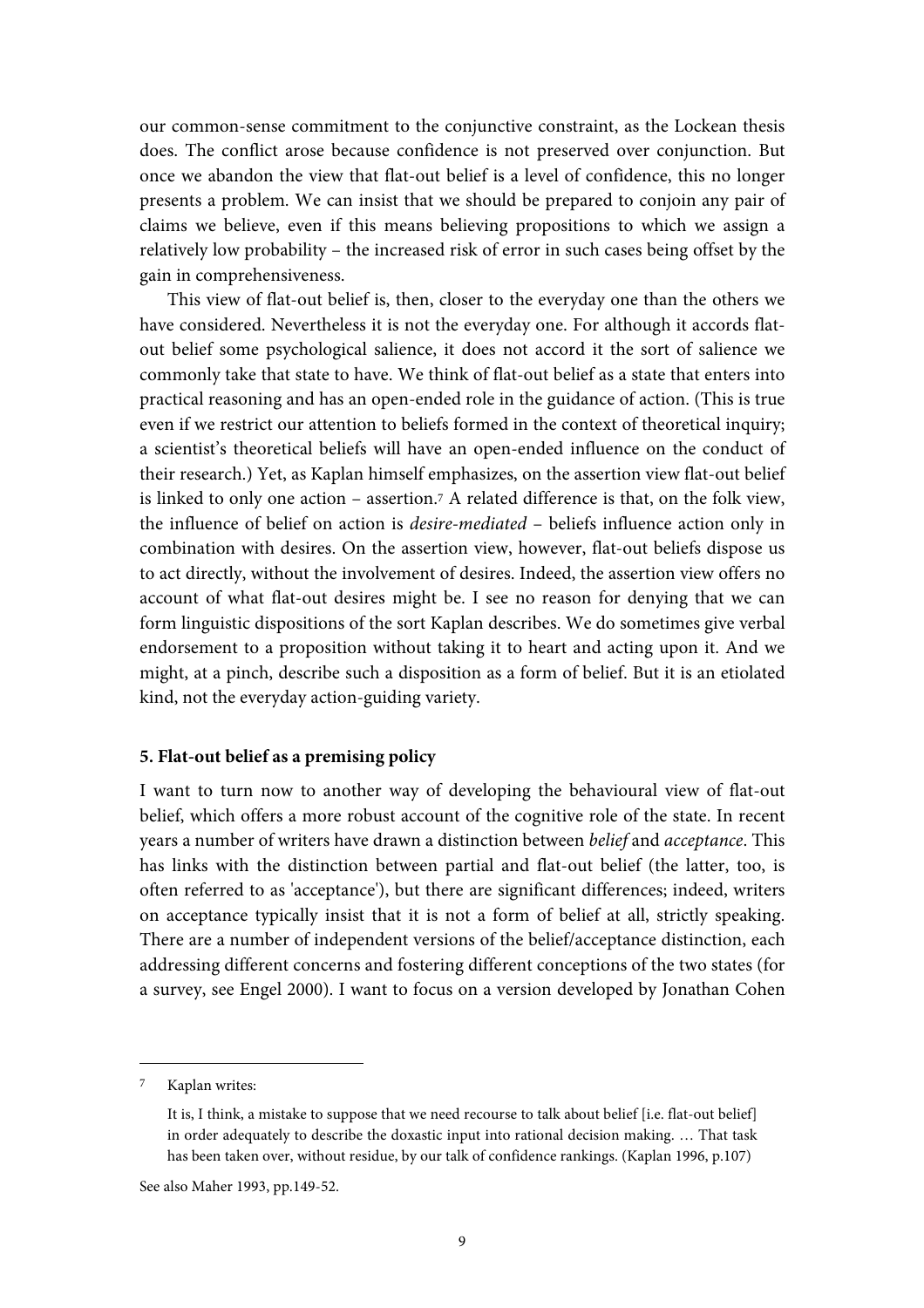(Cohen 1989, 1992; for similar accounts, see Bratman 1992; Engel 1998; Stalnaker 1984).

 According to Cohen, belief is a disposition to entertain 'credal feelings'; to believe that  $p$  is to be disposed to *feel it true* that  $p$  when you consider the matter (Cohen 1992, p.5). Like other affective dispositions, Cohen explains, belief is involuntary and varies in intensity. Acceptance, on the other hand, is a policy, which can be actively adopted in response to pragmatic considerations. To accept a proposition is to decide to treat it as true for the purposes of certain kinds of reasoning and decision-making. It is, in Cohen's words:

to have or adopt a policy of deeming, positing, or postulating that  $p - i.e.$  of including that proposition or rule among one's premisses for deciding what to do or think in a particular context, whether or not one feels it to be true that p. (1992, p.4)

We are able to adopt such policies, Cohen implies, because our conscious reasoning is, to some extent, under our personal control. Acceptance-based mental processes are, he says, 'consciously guided by voluntarily accepted rules' (1992, p.56) – the rules in question being logical, conceptual, or mathematical ones of the sort we acquire in the course of learning to engage in reasoned argument. Cohen also identifies a parallel conative state – goal adoption – which is related to acceptance as desire is to belief (1992, p.44-45). (For convenience I shall use the term 'premising policy' for both acceptance and goal adoption.)

 Cohen does not say much about what is involved in executing premising policies, but the general idea is clear enough: in accepting a premise or adopting a goal, we commit ourselves to a policy of taking it as an input to our conscious reasoning and decision-making, manipulating it in accordance with whatever inference rules we accept. Typically, these will include the rules of classical deductive logic (or informal versions of them), together with simple, non-probabilistic rules of practical and inductive reasoning. I shall assume that we also commit ourselves to acting upon the results of these calculations – adopting any conclusions as further premises or goals, and performing, or forming intentions to perform, any dictated actions. (These commitments will, of course, be contingent upon the continued acceptance of the premise or goal itself; we can repudiate a policy if we find its dictates unacceptable.) I take it that acts of policy adoption themselves are performative ones, like promises, which both announce and create the commitment in question. In the case of premising policies, these actions will of course typically be silent and internalized. When I speak of a person being *committed* to an action, or course of action, I mean that they regard themselves as obliged to perform it – often, though not always, in virtue of some prior performative of this kind.<sup>8</sup>

<sup>8</sup> For detailed discussion of the nature of premising policies and the procedures involved in their execution, see my 2004, ch.4.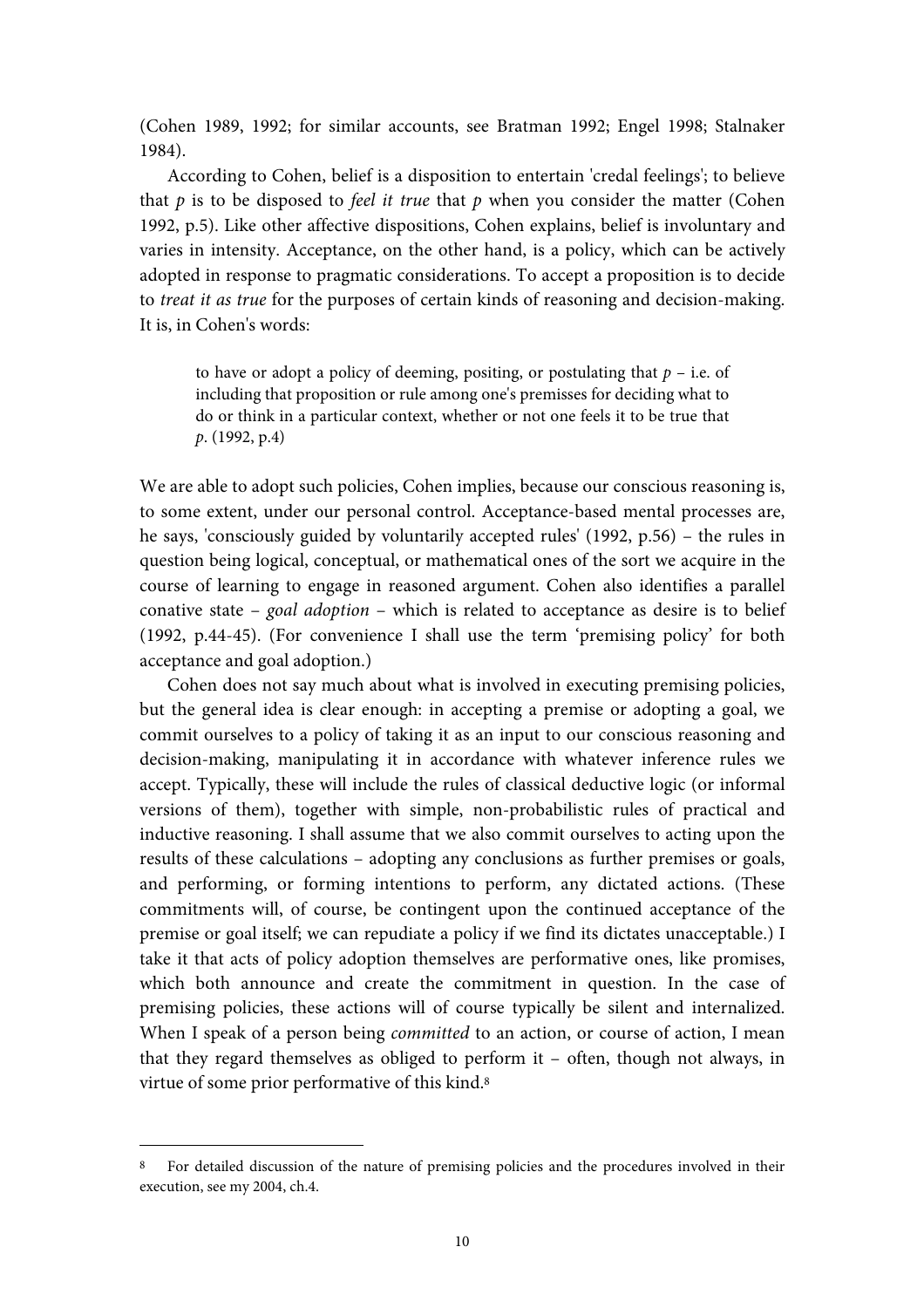Now, Cohen's conception of belief is somewhat idiosyncratic, and I shall set it aside, but his account of acceptance is very relevant to our concerns. For acceptance in Cohen's sense has many of the characteristics of flat-out belief, as we commonly conceive of it. First, it is an all-or-nothing state: for any proposition,  $p$ , and any deliberative context, C, one either has or has not adopted a policy of premising that  $p$ in C. (It is true that we may have varying degrees of attachment to our premising policies – finding some easier to give up than others. But so long as we hold on to a given set of policies, our commitment to each of them will be the same.) Secondly, acceptance is subject to the same inferential norms as flat-out belief. This is definitional: accepting a proposition involves committing oneself to manipulating it in accordance with whatever inferential rules one recognizes. Thirdly, acceptance will be salient in the explanation of action and inference in the way we take flat-out belief to be. In accepting a proposition we undertake, not just to speak as if the proposition accepted were true, but to reason and act as if it were. And, fourthly, this account of flat-out belief extends smoothly to flat-out desire, which can be identified with goal adoption.

 Moreover, although Cohen does not present it in this way, it is natural to view acceptances and goal adoptions as intentional dispositions. If one has a policy of performing some action then one will be motivated to perform it on appropriate occasions – that is, one will have an intentional disposition to perform it. Not every intentional disposition counts as a policy, however; one can be intentionally disposed to eat chocolate biscuits at regular intervals without having a policy of doing so. The difference lies in the nature of the motivation. The motivation for a policy-related action is not simply the desirability of the action itself or of its immediate outcome, but rather the desirability of adhering to the policy. We adopt policies because we think that they will bring some long-term benefit, and we adhere to them because we want to secure this benefit. This sort of motivation is, I suggest, the defining characteristic of policy-based action. That is, to have a policy of A-ing is to be disposed to A precisely because one regards oneself as having embarked upon a course of A-ing and attaches a high desirability to sticking to it.9 The present suggestion thus affords a way of developing the behavioural view of flat-out belief outlined earlier. If flat-out beliefs are policies of premising, then one will count as having a flat-out belief with content  $p$  if one is highly confident that one has embarked upon a course of premising that  $p$  and attaches a high desirability to adhering to it. These partial states will be sufficient for the existence of the flat-out state, which can be thought of as being realized in them.

 $\overline{a}$ 

<sup>9</sup> This is slightly simplified. Typically, I think, the immediate motive for a policy-related action will be a general desire to adhere to whatever policies one has adopted – to honour one's policy commitments, as it were. We cannot always keep in mind the reasons for pursuing particular policies, so a general desire of this kind will be useful, helping to promote consistency in our activities and underwriting long-term planning. On this view, then, the desire to obtain the benefits of following a particular policy will be an indirect motive for the ensuing actions, having served to motivate the adoption of the policy in the first place.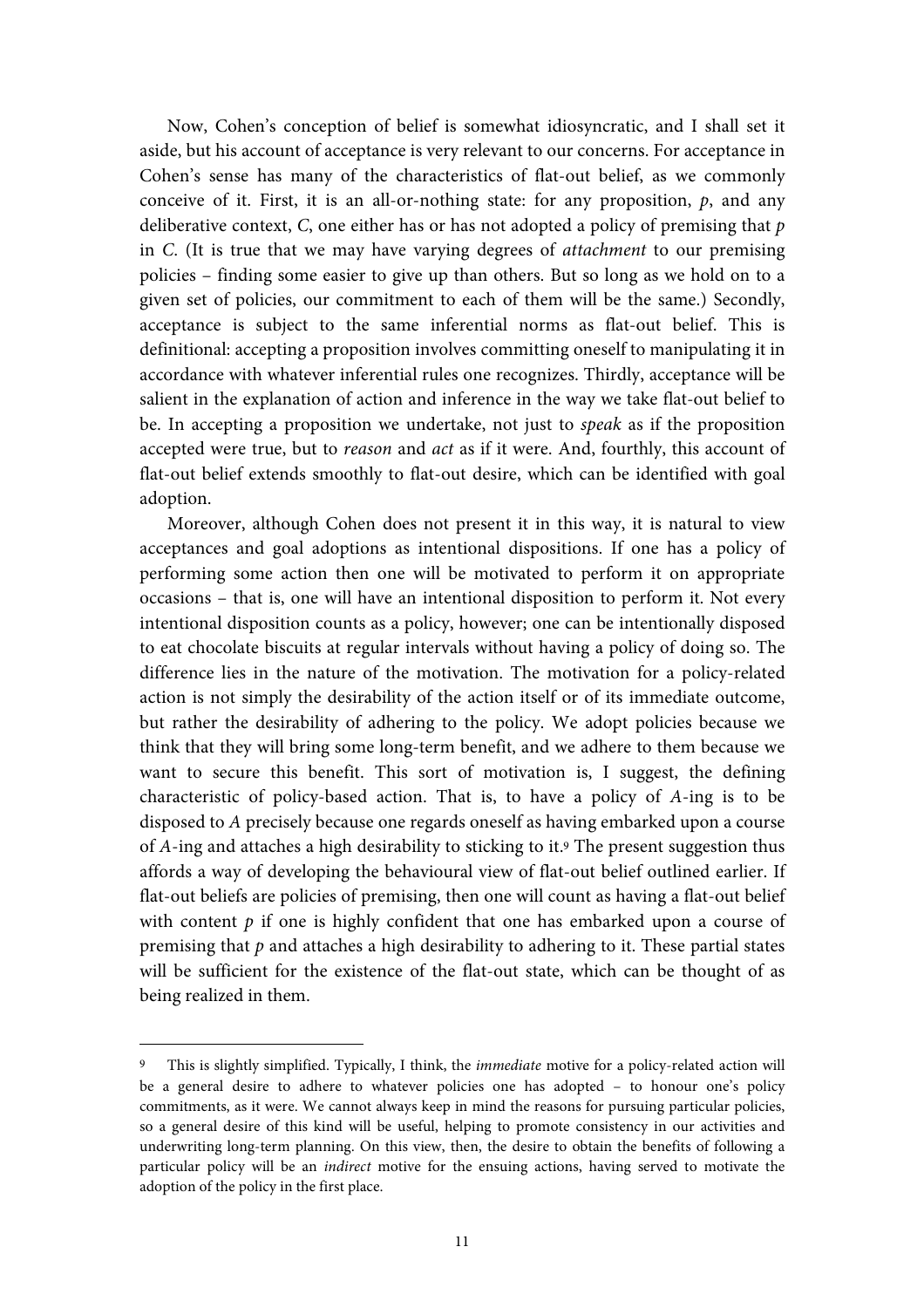It is worth stressing that the partial beliefs and desires that sustain a premising policy need not be consciously entertained. Actions can be consciously performed even if the beliefs and desires that motivate them are not themselves conscious. For example, I consciously press various keys on my computer keyboard because I desire to type certain words and believe that pressing them will achieve that. But I do not consciously entertain those beliefs and desires as I hit the keys; I just think about the content of what I am typing. Much the same, I assume, would go for the beliefs and desires that support a premising policy. Typically, all I would think about at a conscious level is the content of my premises and goals. The mental states that motivate my premising activities would reveal themselves in my attitude to these contents – in the fact that I regard myself as committed to my premises and goals and bound to act upon their consequences.

 Despite all this, we cannot simply identify flat-out belief with acceptance. Indeed, writers on acceptance typically deny that it is a form of belief and stress the apparent differences between it and belief. I shall mention two of these. First, acceptance is responsive to prudential considerations in a way that belief appears not to be. We can decide to treat a proposition as true for a variety of reasons – not only evidential, but also professional, ethical, religious, and so on (Cohen 1992, p.12, p.20). For example, professional ethics may oblige a lawyer to accept that their client is innocent for the purposes of defending them. Secondly, acceptance, unlike belief, can be contextrelative. We can accept something when reasoning on certain topics while rejecting it, or suspending judgement, when reasoning on others. The lawyer may accept their client's innocence when planning their defence, but not when reasoning about personal matters. Belief, on the other hand, does not seem to be compartmentalized in this way.

 It remains possible, however, that flat-out beliefs form a subset of acceptances, and this is the view I want to propose. The question of how the subset is delimited is a complex one, and here I can only outline the view I favour (for extended defence of this view, see my 2004, ch.5). Given the points just made, the obvious suggestion would be that the distinguishing factors are motivation and context – that flat-out beliefs are those acceptances that are epistemically motivated and unrestricted as to context. This is too swift, however. Motivation is, I think, irrelevant here. In general, aetiological considerations are not decisive in determining beliefhood; we would not deny a mental state the title of belief simply because it had been formed in an anomalous way. Moreover, while it is true that we cannot choose to believe anything we like, it is arguable that there is a sense in which belief can be responsive to pragmatic reasons (see Frankish 2007). Context, on the other hand, is important. Belief, in the everyday sense, plays an open-ended role in deliberation, and acceptances that are restricted to particular deliberative contexts do not count as beliefs in this sense.

 Not all unrestricted acceptances are beliefs, however. A person might accept a proposition for general reasoning purposes without actually believing it. Think, for example, of a highly insecure person who, for therapeutic reasons, accepts it as a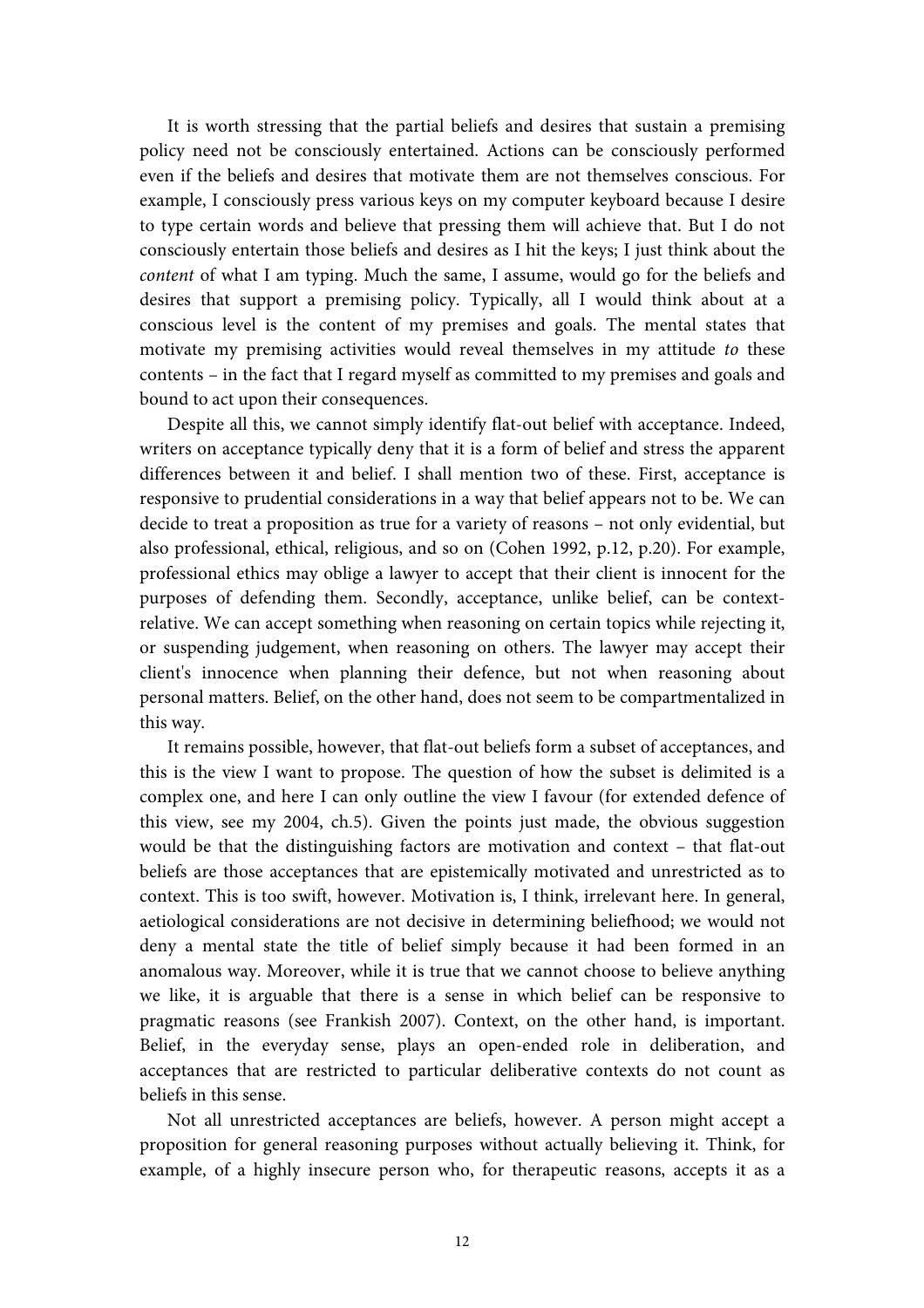general premise that they are capable and successful, even though they do not really believe that they are. For an acceptance to count as a belief, I suggest, it must not only be unrestricted, but must also extend to an important class of deliberations which I shall call truth-critical with respect to premises, or TCP for short. A TCP deliberation is one where we attach an overridingly high desirability to taking only truths as premises – for example, theoretical deliberations where there are large penalties for coming to false conclusions. The insecure person who accepts for therapeutic reasons that they are capable and successful does not count as believing that proposition, since they would not be willing to rely on it in TCP deliberations. (Therapeutic considerations may influence which deliberations they treat as TCP – perhaps determining that they treat few as such – but they will not affect their willingness to use a proposition as a premise in those deliberations they do treat as TCP.) Note that, if rational, one will be willing to take a proposition as a premise in TCP deliberations only if one has a high degree of confidence in it (higher at least than in any of the relevant alternatives), so it is a corollary of this view that high confidence is necessary for flat-out belief – though not, of course, sufficient for it.

 I shall return to this suggestion at the end of the chapter, but for present purposes nothing turns on it. The important claim is that flat-out beliefs form a subset of acceptances; the exact boundaries of the subset do not matter. Note that no similar complication arises in the identification of flat-out desires with goal pursuits, since folk psychology recognizes the existence of instrumental desires that are formed for pragmatic reasons and effective only within restricted contexts.

### **6. Flat-out belief and action**

I turn now to the role of flat-out belief and desire in the guidance of action and to my response to the Bayesian challenge. Here the view just sketched has an important consequence. It is that our premises and goals influence our behaviour in virtue of our partial beliefs and desires concerning them. In adopting premises and goals we commit ourselves to performing any actions they dictate. So if we believe that our premises and goals mandate a certain action, and want to honour our commitment to them, then we shall be motivated to perform the action for that very reason. In other words, when we perform an action in response to our flat-out beliefs and desires we do so because we are highly confident that we have premising policies that dictate the action and attach a high desirability to sticking to them. (Again, these partial attitudes need not, and typically will not, be conscious ones.)

 Any such action will thus have two different intentional explanations – one citing the flat-out beliefs and desires involved, and another citing the partial beliefs and desires in which these flat-out attitudes are realized. Take a simple case. Suppose I am ordering in my favourite Chinese restaurant. I have just requested spring rolls, when I consciously recall that these items are high in fat and that I want to cut down my fat intake – these thoughts being recollections of a pair of previously formed flat-out beliefs and desires. I instantly calculate that these attitudes dictate a change of order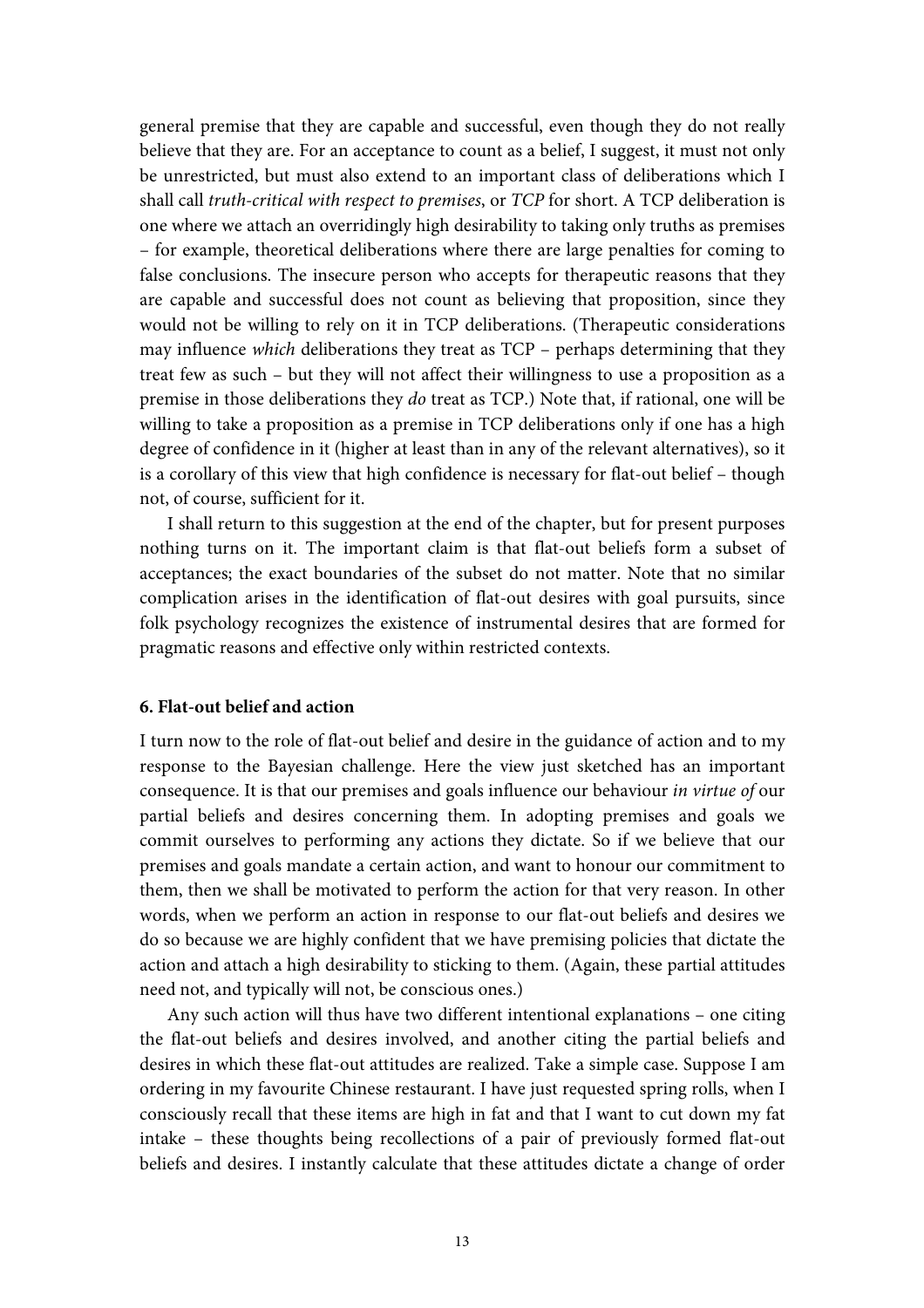and request something else. Here it would be natural to explain my action simply by citing the flat-out belief and desire just mentioned. However, since these attitudes influence my behaviour in virtue of my partial beliefs and desires concerning them, there will be another – much less obvious – intentional explanation of my action, which represents it as the outcome of Bayesian decision-making involving nonconscious partial attitudes. Thus, upon consciously recalling my flat-out belief and desire, and calculating that they warranted a change of order, I became highly confident that I had premising policies that warranted a change of order. Since I strongly desired to adhere to my premising policies and to perform the actions they dictated, the option of changing my order now had the highest overall estimated desirability, so I took it. A similar explanation will be available whenever an agent acts upon flat-out beliefs and desires. In each case, the explanation citing such attitudes will be compatible with, and underpinned by, another explanation, which represents the action as the rational product of the agent's non-conscious partial beliefs and desires. Of course, not all actions will have dual explanations of this kind, but only those that are the product of conscious deliberation involving flat-out beliefs and desires. Much of our behaviour is of a less reflective kind and will (on this view) be explicable only in terms of partial attitudes. But any action that does have an explanation in terms of flat-out attitudes will also have an explanation in terms of partial ones.

 This view gives us a response to the Bayesian challenge. The challenge was to explain how it could be rational to act upon flat-out beliefs and desires and to ignore degrees of confidence and desirability (indeed, how it could be possible, given an interpretivist view of the mind). Now, the challenge assumes that motivation by flatout beliefs and desires is incompatible with motivation by partial ones – that actions cannot be simultaneously motivated both by flat-out states and by partial ones, and thus cannot be simultaneously responsive both to the norms of classical practical reasoning and to those of Bayesian decision-making. But if flat-out beliefs and desires are premising policies of the kind described, then this assumption is false. For, as we have seen, on this view our flat-out attitudes influence our behaviour in virtue of our partial beliefs and desires concerning them. We act on our premises and goals because we attach a high desirability to adhering to our premising policies and to performing the actions they dictate. Thus, in acting upon our flat-out beliefs and desires we are not departing from Bayesian norms but adhering to them, and the resulting actions can be justified both on classical grounds, as dictated by our flat-out beliefs and desires, and on Bayesian grounds, as warranted by our probabilities and desirabilities. The Bayesian challenge is thus neutralized.

 For the same reason, belief in the efficacy of flat-out belief and desire is compatible with a broadly interpretivist view of the mind. Given a Bayesian conception of practical rationality, interpretivism dictates that all intentional actions will, as a matter of conceptual necessity, have explanations in terms of partial beliefs and desires. But, again, on the present view, this is compatible with some of them also having classical explanations in terms of flat-out beliefs and desires.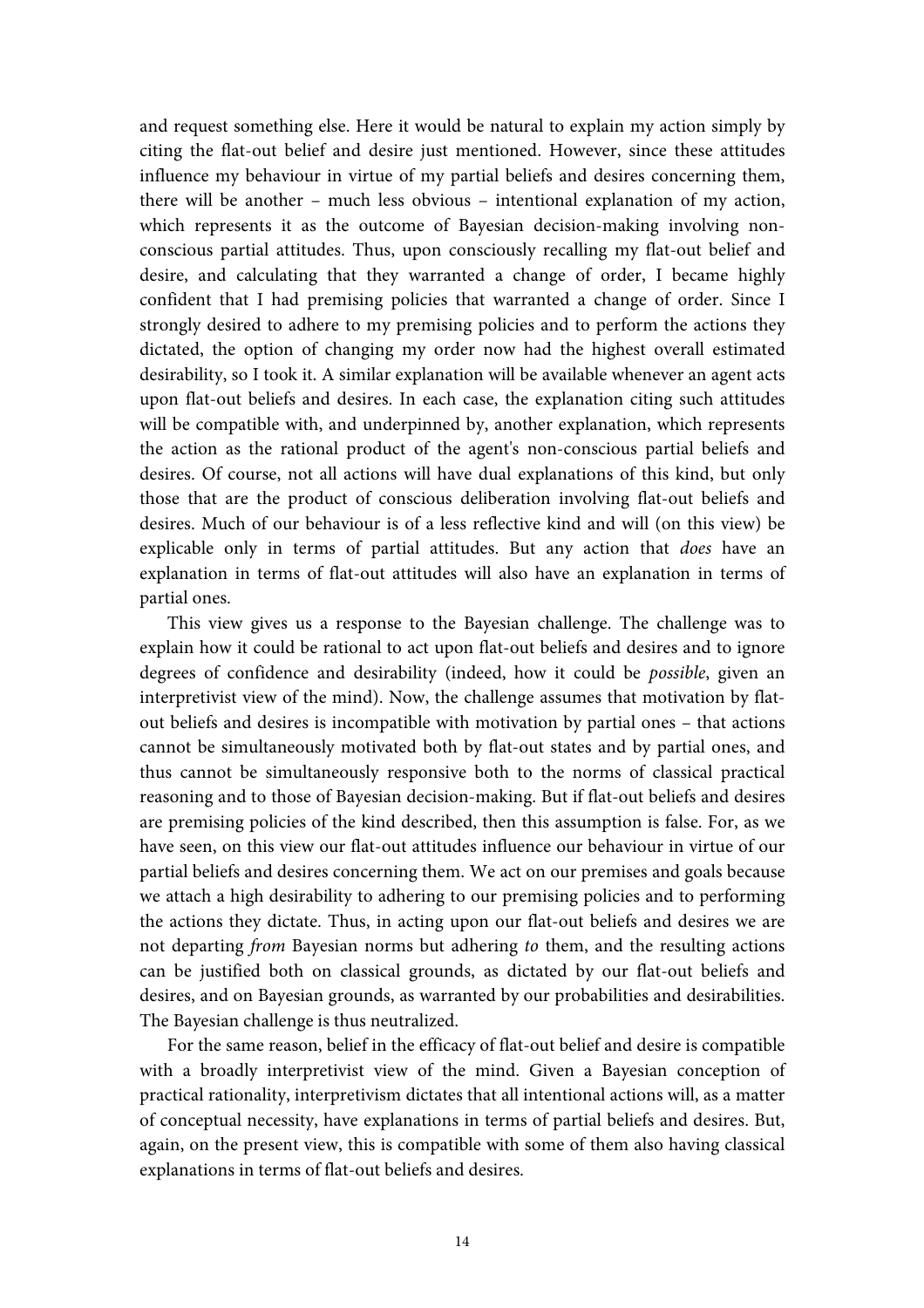Let us look at a few objections to this account. First, doesn't one explanation undermine the other? If an action can be adequately explained by reference to the agent's partial beliefs and desires, doesn't that make it redundant to offer another explanation in terms of their flat-out ones? No – no more than the fact that an action can be explained in physical terms makes it redundant to offer an intentional explanation for it. The two are pitched at different levels. On the behavioural view, flat-out beliefs and desires are realized in partial ones and are causally effective in virtue of them. We might think of the different explanations as forming part of a layered framework of explanatory levels – physical, biological, intentional. Just as some events, as well as having physical and biological explanations, also have an intentional explanation in terms of partial beliefs and desires, so some have a second, higher-level intentional explanation in terms of flat-out beliefs and desires.

 Secondly, is it not highly counter-intuitive to claim that some of our actions have two intentional explanations – and even more so to claim that one of these explanations cites beliefs about premising policies and their dictates? Surely the reason I change my order in the restaurant is simply that I believe that spring rolls are fatty and want to reduce my fat intake – not that I believe my premising policies require me to change my order? The claim that some actions have dual intentional explanations is novel, but not, I think, specially counter-intuitive. It is common to recognize the existence of two types of belief-desire explanation, classical and probabilistic; the novelty lies in suggesting that one underpins the other. And while it is certainly counter-intuitive to explain everyday actions by reference to meta-level beliefs and desires concerning premising policies, it is important to remember that the attitudes in question will typically be non-conscious. They will manifest themselves in the way we conduct our conscious reasoning, but they will not figure in it themselves as premises, and explanations citing them will be far from obvious. Moreover, when an action is performed in response to meta-level attitudes of this kind, there will always be a simpler and more intuitive explanation available citing the first-order flat-out beliefs and desires that featured in the agent's conscious reasoning. Since we do not expect actions to have dual intentional explanations, we shall therefore systematically overlook those explanations that cite partial attitudes concerning premising policies. It is not surprising, then, that we find the claim that such explanations exist counterintuitive.

 Thirdly, isn't the proposed view subject to the same objection as the full-belief view discussed earlier? The worry is that adopting a proposition as an unqualified premise is equivalent to treating it as certain, and therefore involves being willing to stake everything on its truth. And, as I pointed out, we can believe something flat-out without being willing to do this. My response here is to deny that adopting a proposition as a premise involves treating it as certain (or, in the case of a goal, treating it as maximally desirable). There will be situations where there is little to gain from acting on a given premise or goal and much to lose, and in such situations it would be prudent to refrain from doing so. For example, suppose I have accepted that the gun in my desk drawer is unloaded. And suppose I am offered a small sum of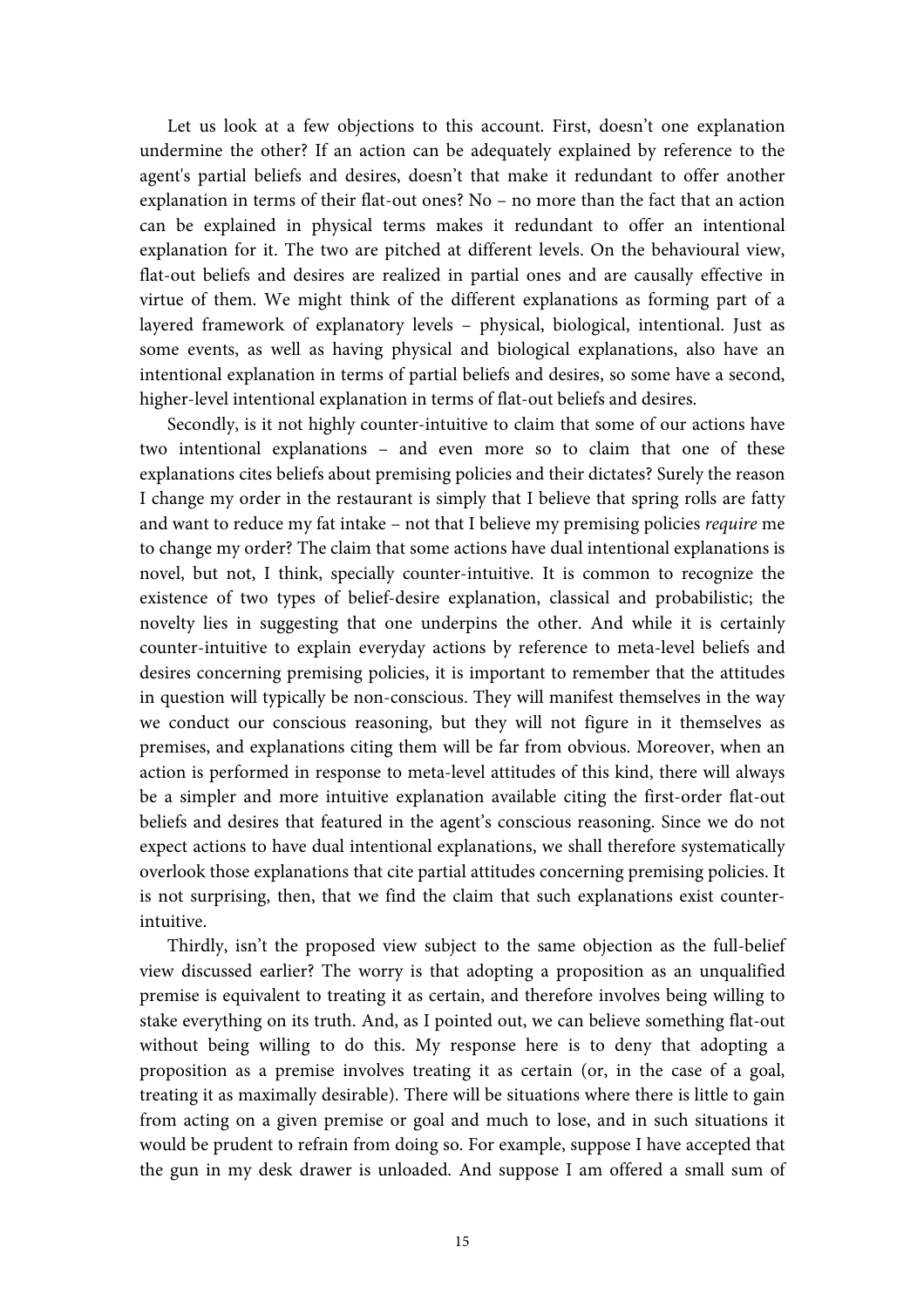money for taking the gun and, without checking the chamber, pointing it at the head of a loved one and pulling the trigger. In deciding whether or not to accept this offer, I might, quite reasonably, refrain from relying on the premise that the gun is unloaded. This presents no special difficulty for the present account, however. There is no need to suppose that in adopting a premise or goal we commit ourselves to acting on it come what may. In some cases the risks of adhering to a policy will outweigh the advantages, and we shall prefer to refrain and err on the side of caution. This would not necessarily mean abandoning the policy; we might continue to regard ourselves as committed to it and remain ready to act upon it in other situations where there is less at stake. Of course, it will be important not to make a habit of failing to act upon our premises and goals; doing so would erode our commitment to them. But occasional failures will not be too serious. Indeed, it is plausible to regard premising policies as having built-in exception clauses, excluding those deliberations where it would obviously be dangerous or absurd to rely on the premise or goal in question. What will typically happen in such cases, I suspect, is that we will make the reasons for caution explicit, qualifying or supplementing our premises and goals so that we can act upon them without undue risk.

 Fourthly, what is the point of adopting premising policies? If I attach a sufficiently high probability to a proposition, then Bayesian theory will dictate I should, in most circumstances, act as if it were true. What do I gain by accepting it as a premise, too? The same goes for desire. What do we gain by adopting an outcome as a goal, in addition to attaching a high desirability to it? The short answer, I suggest, is that doing so affords us a measure of personal control over our thought processes. A lot of our mental life goes on below the surface. Much of our behaviour is the product of automatic, non-conscious mental processes of which we are unaware and over which we have no direct control. It is these processes that succumb to description in Bayesian terms (which is not to say that they involve actual Bayesian calculations, of course). Premising policies, on the other hand, are consciously formed and executed and are subject to personal supervision and control. By adopting premises and goals, and engaging in conscious reasoning, we can take manual control of our thought processes. We can decide what to think about, and when, and can direct our minds to theoretical problems with no immediate behavioural relevance. We can evaluate propositions and goals in the light of appropriate norms and choose which to endorse. And we can reflect on the inferential procedures we use, assess them, and enhance them. In effect, by forming and executing premising policies we create a highly flexible general-purpose reasoning system, whose procedures are open to continual refinement and extension.

 To sum up, then: on this view flat-out beliefs and desires are premising policies, realized in non-conscious partial attitudes and effective in virtue of them. They form what amounts to a distinct level of mentality, which is conscious, reflective, and under personal control (elsewhere I have dubbed it the 'supermind'). The case for this view is essentially an inference to the best explanation: it offers the best account of how we could harbour attitudes with the profiles of flat-out belief and desire, and it does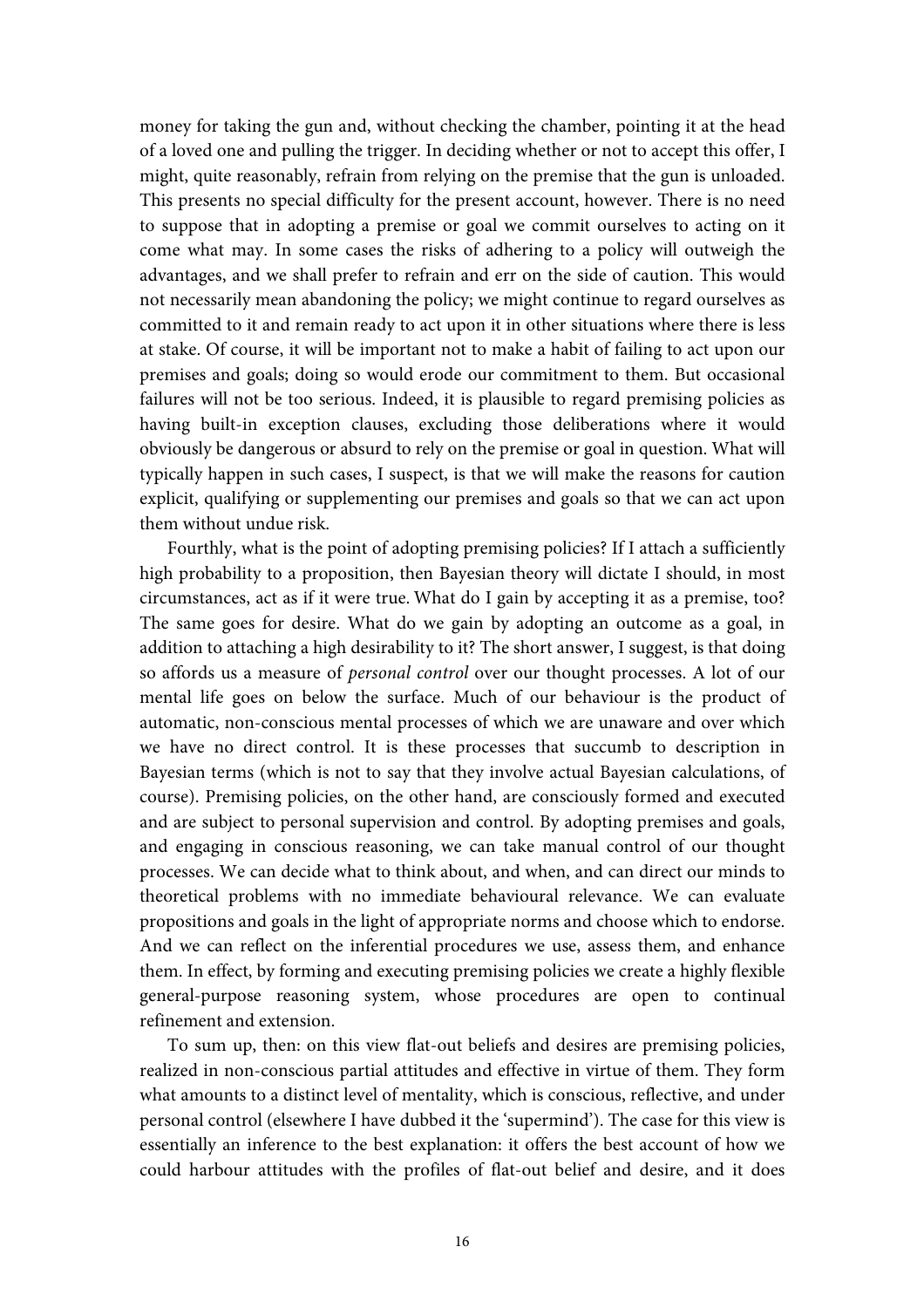justice to our intuition that it is not irrational to act upon such attitudes. I have argued elsewhere that this view also receives support from other sources – in particular, from reflection on the nature of occurrent thought, our ability to make up and change our minds, and the role of natural language in cognition. Again, many of our intuitions about these matters can be accounted for on the hypothesis that we are in the habit of forming and executing premising policies (see my 2004). The view also harmonizes well with recent work in the psychology of reasoning (see my 2009).

# **7. Flat-out belief and formal epistemology**

My aims here have been descriptive. I have sketched accounts of partial belief and flatout belief which reflect our everyday intuitions about these states and their roles, and have not offered rigorously defined notions that could be employed in a system for formalizing normative principles. But the descriptive task does have relevance for formal epistemology. We need to understand how our everyday doxastic concepts work in order to determine whether they, or refined versions of them, can be incorporated into a formal system and to see how to translate everyday claims into a formalized language. Investigation of these latter issues is a matter for another time, but I shall conclude this chapter with a brief comment on the utility of the everyday concept of flat-out belief for formal purposes.

 I noted earlier that there is a strong case for thinking that rational flat-out belief is subject to conjunctive closure. And if it is a form of acceptance, as I have argued, then this will be the case. Accepting a proposition involves embarking on a policy of taking it as a premise in one's conscious reasoning, deductive and otherwise. And that involves being prepared to conjoin the proposition with others one has accepted. I suggested, however, that the concept of flat-out belief is that of a specific type of acceptance, defined by context. An acceptance counts as a flat-out belief, I suggested, only if its possessor is prepared to rely on it in deliberations where they attach a high desirability to taking only truths as premises ('TCP deliberations'). And, as I pointed out, this means that rational flat-out belief requires high confidence. From this perspective, then, rational flat-out belief is not subject to conjunctive closure, since rational high confidence is not preserved over conjunction. A rational agent might be prepared to rely on a series of propositions individually in TCP deliberations, but unwilling to rely on their conjunction in such deliberations.

 If this is right, then the folk concept of flat-out belief is a mongrel one: that of a premising policy coupled with high confidence. And there is consequently a tension in it: qua premising policy flat-out belief is subject to conjunctive closure, qua state involving high confidence it isn't. Now this is not an objection to the descriptive account offered here – indeed it is a positive recommendation for it. For flat-out belief does seem to be subject to a tension of just this sort. We do feel both that we ought to adhere to conjunctive closure and that it is sometimes acceptable to violate it – for example, that it is not unreasonable to believe that one has some false beliefs, even though this claim is incompatible with belief in their conjunction. (The Lockean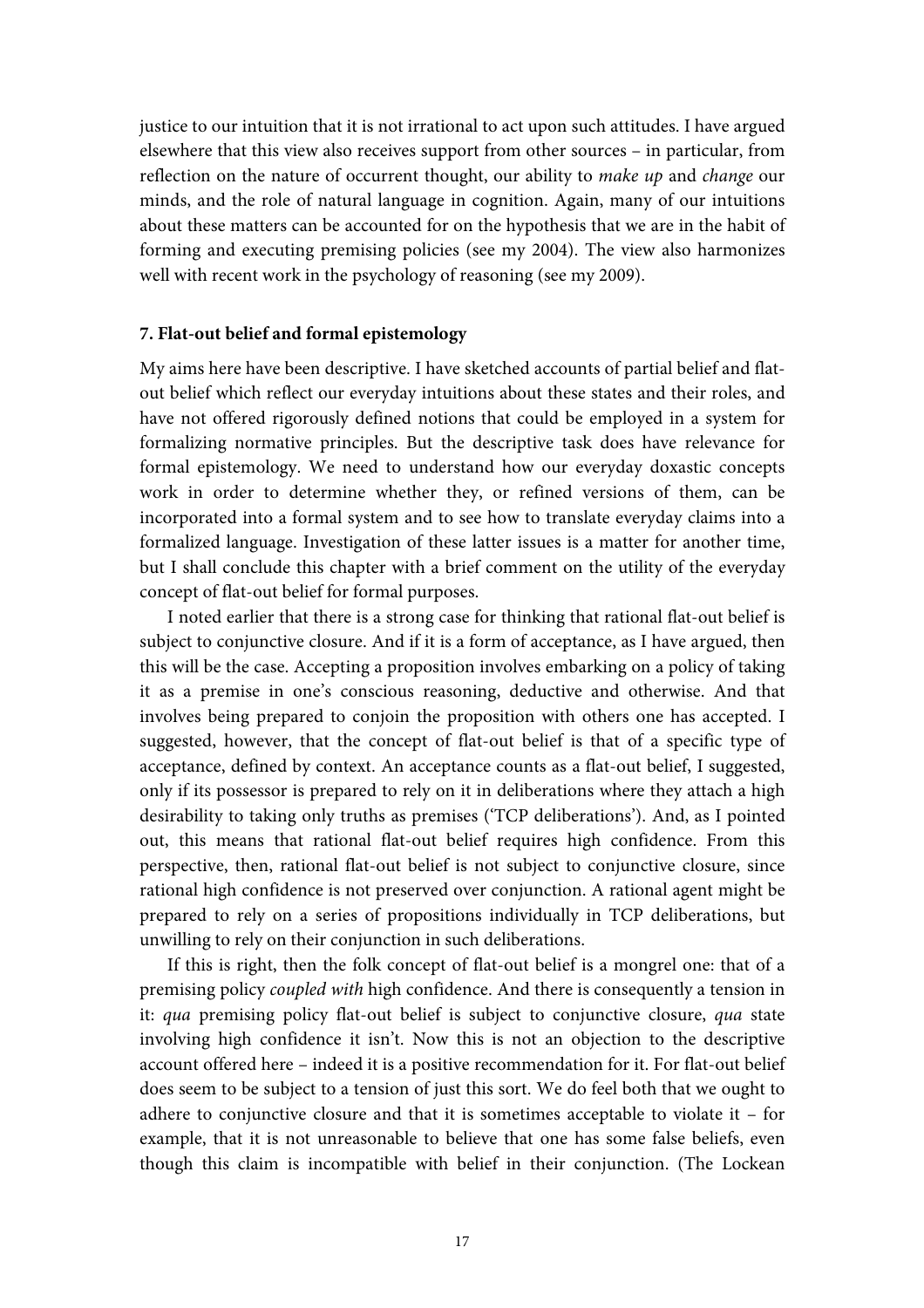thesis, by contrast, cannot explain this tension, since it offers no reason to think that flat-out belief should be subject to conjunctive closure in the first place.) The presence of the tension does mean, however, that the everyday concept is unlikely to be suitable for use in formal epistemology.

 What sort of flat-out doxastic notion do we need for formal purposes? The question takes us beyond the scope of the present chapter, but the short answer, I suggest, is simply that of acceptance, in the sense described above, relativized to various purposes and contexts and without the requirement for high confidence. That is to say, the relevant attitude is a commitment to using a proposition as a premise in reasoning and decision-making for some purposes in some contexts, regardless of the degree of confidence we have in it. And, as with belief, this attitude will be motivated and sustained by the agent's partial beliefs and desires – epistemic and otherwise – and justified on decision-theoretical grounds. In theoretical contexts, for example, it might involve trading off informativeness against probability in the way Kaplan describes – some highly informative propositions being believable in this sense even though our confidence in them is low. From this perspective, then, flat-out belief may turn out to be a relatively uninteresting variant of a much more important attitude.

#### **Acknowledgement**

This chapter draws in part on material from my book Mind and Supermind (CUP, 2004) with thanks to Cambridge University Press. Some of this material has been substantially revised and rewritten. Thanks are also due to the editors of this volume for their comments and suggestions on earlier drafts of this chapter.

### **References**

- Braithwaite, R. B. (1932-3). The nature of believing. Proceedings of the Aristotelian Society, 33, 129-146.
- Bratman, M. E. (1992). Practical reasoning and acceptance in a context. Mind, 101, 1- 15.
- Chisholm, R. M. (1957). Perceiving. Ithaca: Cornell University Press.
- Churchman, C. W. (1956). Science and decision making. Philosophy of Science, 23, 248-249.
- Cohen, L. J. (1989). Belief and acceptance. Mind, 98, 367-389.
- Cohen, L. J. (1992). An Essay on Belief and Acceptance. Oxford: Oxford University Press.
- Davidson, D. (1975). Thought and talk. In S. Guttenplan (Ed.), Mind and Language (pp. 7-23). Oxford: Oxford University Press. Reprinted in Davidson 1984.
- Davidson, D. (1984). Inquiries into Truth and Interpretation. Oxford: Oxford University Press.
- de Sousa, R. B. (1971). How to give a piece of your mind: or, the logic of belief and assent. Review of Metaphysics, 25, 52-79.